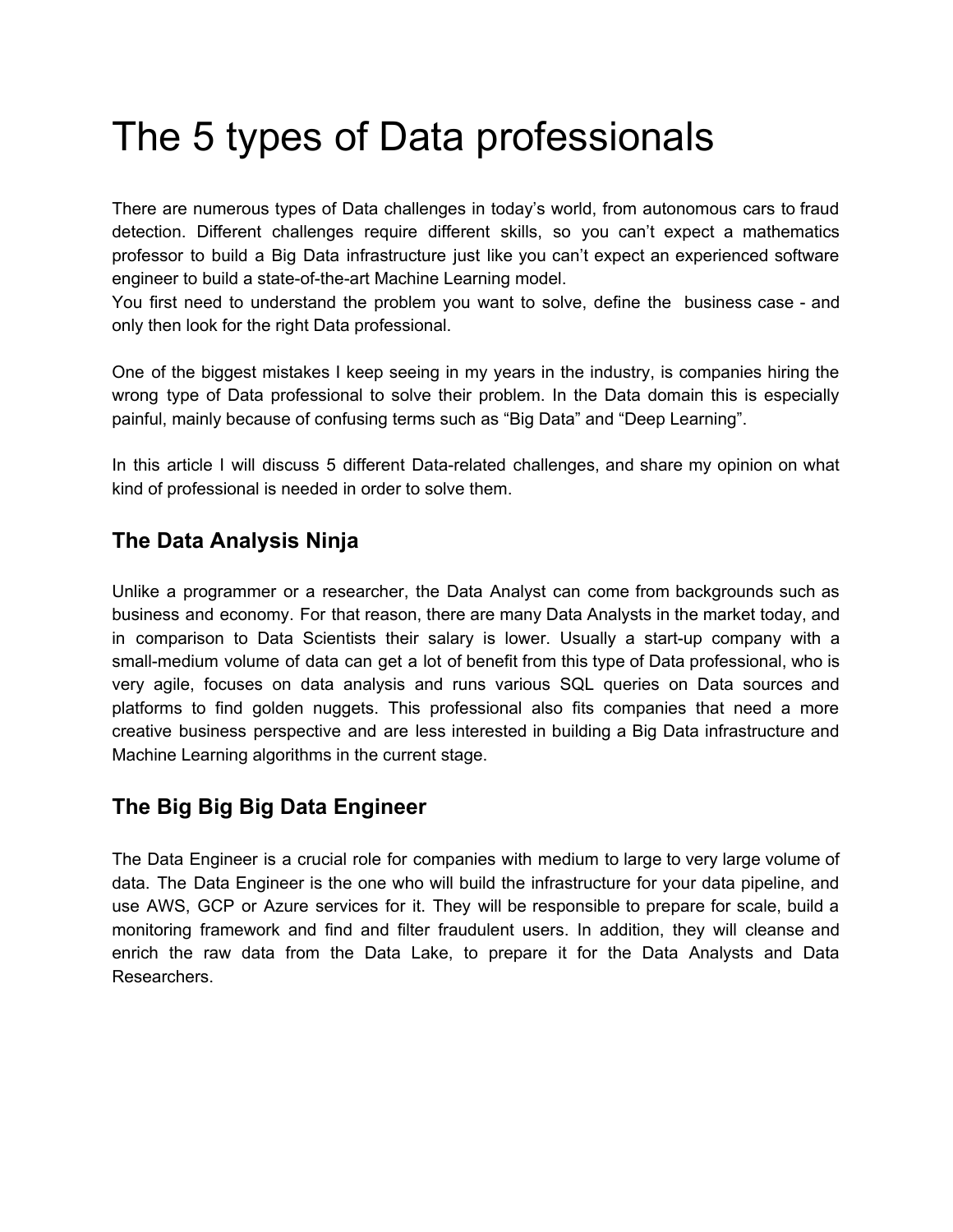# **The Business Intelligence Expert**

This professional goes hand-in-hand with the Data Engineer: The BI Expert works with management stakeholders, and lead the data view of the company. They usually own the Data and BI team and are responsible for the methodology and data flow. They can also architect and build the Data Model and various dashboards on top of it, using a modern BI tool such as Tableau.

## **The product Data Scientist (the classic one)**

This one is the classic Data Scientist, which can usually be found in companies with Data products. They are not supposed to build a cutting-edge technology, but rather focus on improving the product using Machine Learning. Most of the classic Data Scientists have at least a bachelor's degree in science, statistics, math and/or engineering, and a 3-years minimum experience as a Data Analyst or a Junior Data Scientist in a team. They have to have programming skills using R or Python, and knowledge in Machine Learning and Deep Learning. They can work as part of R&D as a single Data Scientist, or as a part of a Data Science team building the product. They usually need a Data Engineer to implement their models as a working product in production.

## **The Professor**

A.K.A "The Researcher"; This one has a master's degree or a PhD in a science field, and a passion for researching data and technology. They usually have expertise in a specific Data Science field. Companies that will look for this type of Data Scientist are usually well-funded or a major tech company (e.g. FB, Google, AWS), who's breaking the bleeding edge in Machine Learning technology. The Professor sometimes have poor skills in SQL, databases and coding, so they may need a hands-on Data Scientist or Data Engineer to run their models and experiments. Keep in mind that projects that suit this type of Data Scientist can last for years and be very expensive.

#### **Summary**

There are many Data professionals out there, and most of them have several different skills. The product Data Scientist is the classic one: he's the one that competes on Kaggle and builds models. But - from our experience - in most Data projects building models is only about 20% of the entire project. Monitoring, research, data infrastructure, modeling, cleansing, enriching, etc. are a big part of the data challenges we all face today in 2019, and you really don't need a Data Scientist for all those.